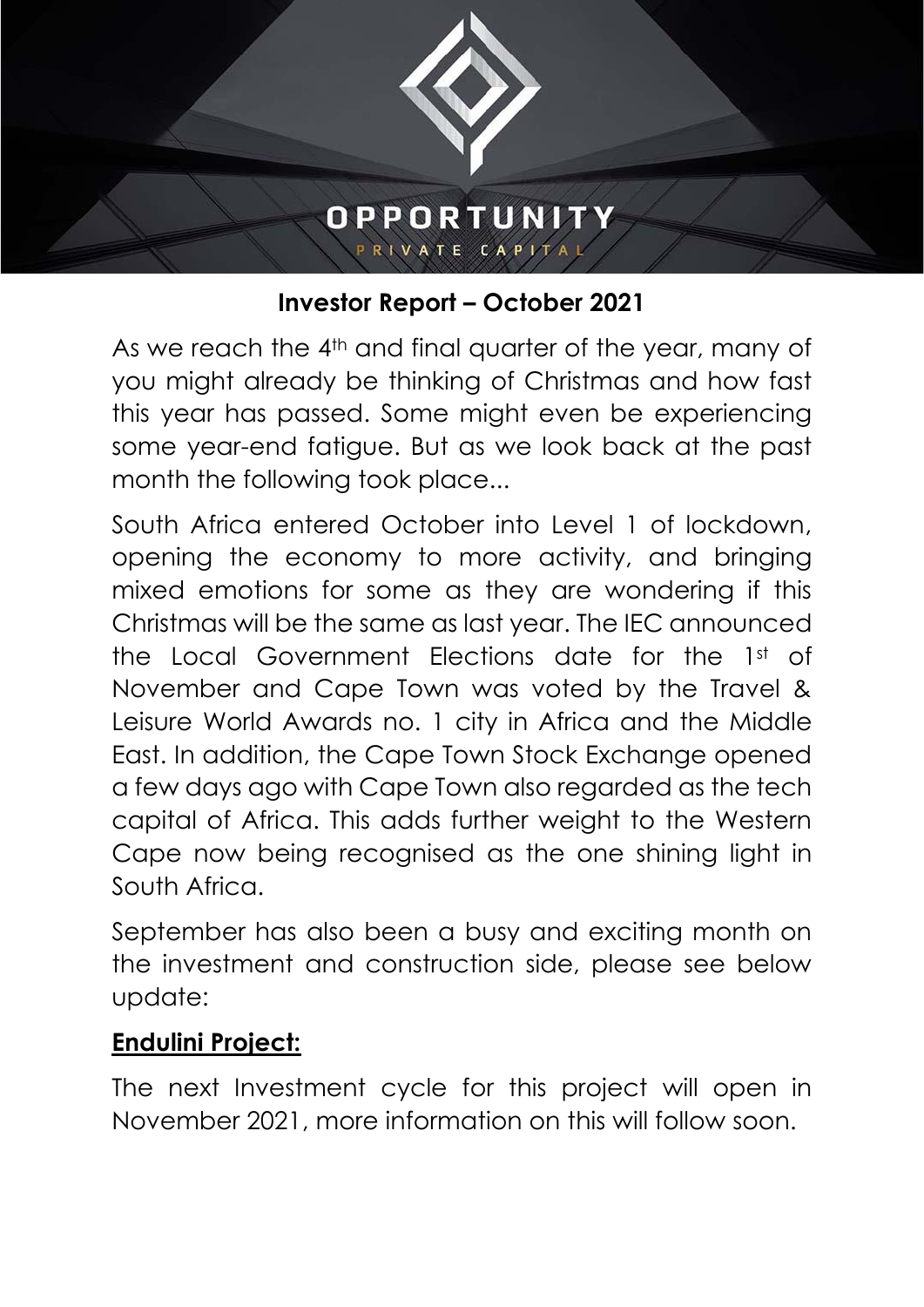The construction team has made a valiant effort to make up the time lost due to the poor winter weather conditions and have 3 buildings on first floor level. These buildings are aimed at completion by December 2021. The Boundary wall, Guardhouse and Refuse Room are progressing well with final finishing underway.

All civil and electrical bulk reticulating services have been completed by the contractors. DP2 Construction completed the Civil services works and Charl Electrical Engineers for the bulk electrical network.



## **Heron Project:**

Despite having only opened just over a month ago the Heron Fields Construction Phase 1 Investment cycle is almost fully subscribed, with returns ranging between between 14% - 18% p/a, dependendent on the level of investment.

On the construction side, the civil services installation of the first phase are at 75% complete. The estimated completion date for the civil services is end October 2021.

We are excited about the final products for Heron Fields which should be in the market within the next two weeks with site, digital advertisements and public roll outs going live.